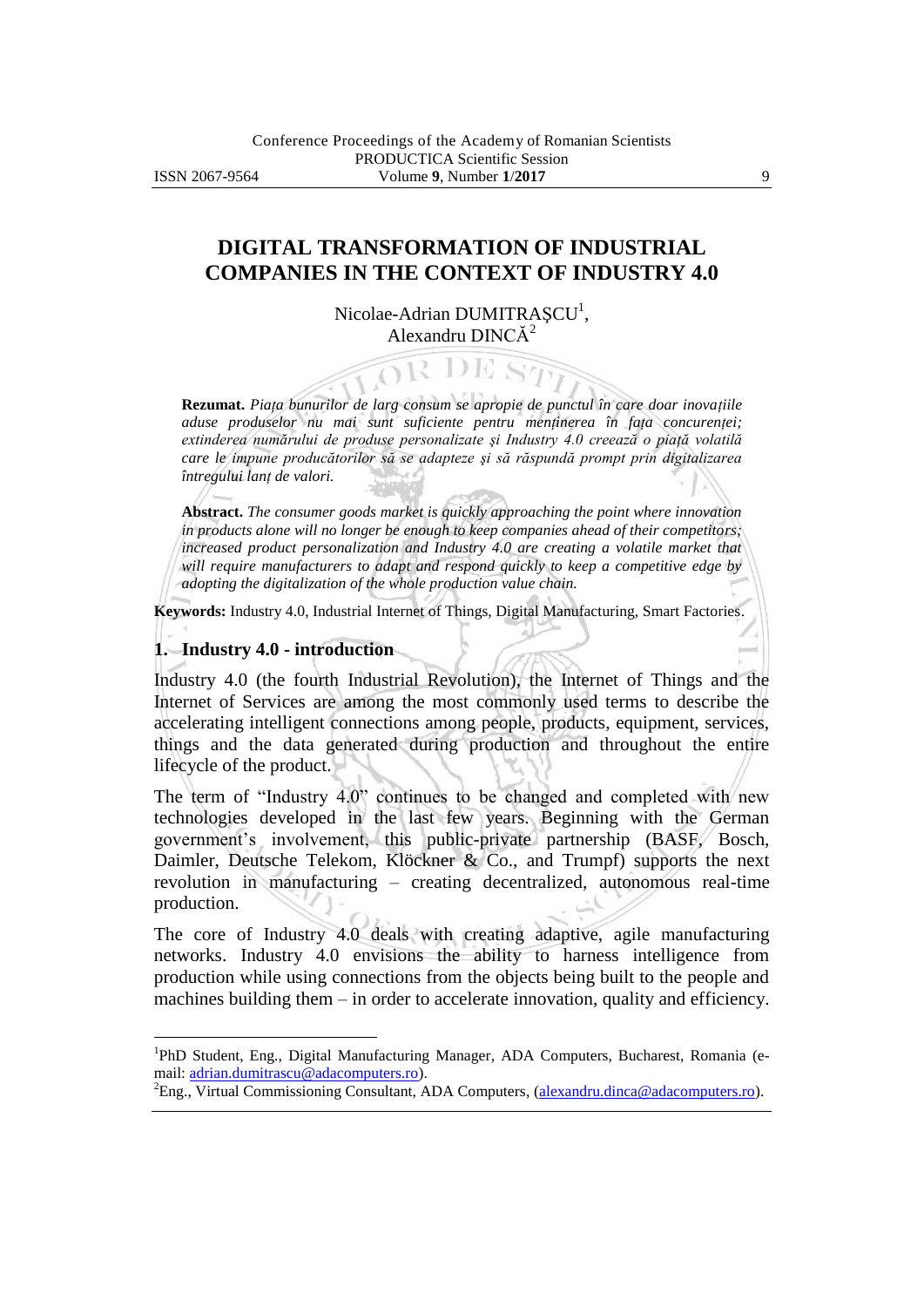The virtual design and simulation of products must be connected to the intelligence gathered during manufacturing, but it goes beyond that.

The Internet of Things, or the IoT, is an abstract concept about the interconnection of physical things that have their own intelligence. The connectivity of the IoT has become a driving force of Industry 4.0. The realization that a machine or system can catch and prevent human errors on a daily basis has led to greater scrutiny of how to rethink supply chain complexity, and to create the infrastructure that supports the intelligence of the things in those networks. As the technology evolved during the last 10 years, implementing Industry 4.0 in a company in order to transform it into Digital Enterprise (also called Smart Factory) is not so expensive as it was before, according to a 2015 study of Accenture (see Figure 1).



**2. Manufacturing innovation requirements in Industry 4.0**

Industry 4.0 is quickly becoming the new reality in the market, and every innovative manufacturer must embrace it to stay competitive. To achieve full manufacturing innovation, businesses must be able to define what they need and the required operational changes to stay successful in the next phase of industrial production design.

As smart machines, materials and products begin to proliferate, so does the data they produce. How should innovative manufacturers prepare themselves to harness this data and these intelligent networks to be more competitive, more responsive and more agile?

In this chapter, we will present six key capabilities that will become even more critical for manufacturing business as Industry 4.0 becomes reality: speed, advanced automation, connection, insight, effective action and agility.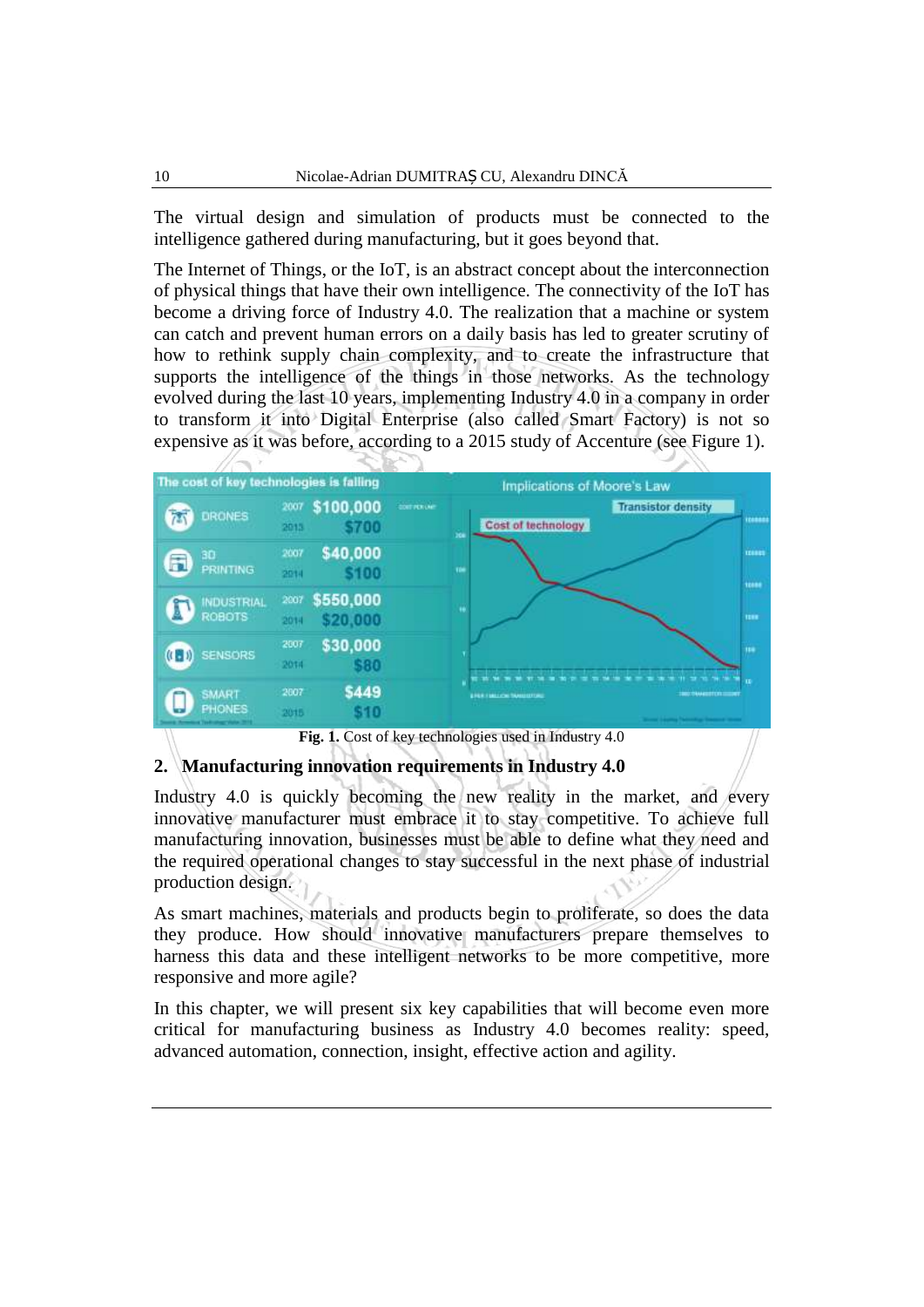## **2.1. Speed**

Speed is one of the most critical factors determining today's market leadership. Companies that get their innovations to market more quickly than the competition will capture greater market share. For manufacturers, speed must always be coupled with quality. But the increasing complexity of processes with increased data inputs and decision criteria create added barriers to speed.

**New product introduction (NPI).** The growing power of consumer preference is driving the proliferation of customized features. Even with the added complexity for NPI, companies will simultaneously face growing pressure to shorten time to market.  $U(1)$ 

**Engineering and component changes.** Speed means that companies must react quickly to both after-market feedback and complex supply chain changes and interruptions as they attempt to shorten the cycle time for engineering changes.

**Cost optimization.** Continuing optimization to remain cost competitive requires quick detection and response to fluctuations in supply alternatives and market prices.

**Quality issue resolution.** Anticipating potential quality issues before they happen will require continued monitoring of the intelligence of every node on the intelligent network.

Industry 4.0 anticipates that already existing complex products, processes and supply chains will multiply in complexity with the exponential growth of intelligent data streams into the mix. With supply chains more complex than ever, getting faster at the same time requires a different paradigm – driving the urgency of agile and adaptive manufacturing networks. That requires an infrastructure with specific characteristics.

# **2.2. Advanced automation**

To achieve manufacturing innovation in Industry 4.0, manufacturers will have to invest in smart, Industrial Internet of Things-enabled machines and controls; these machines and controls should allow equipment to provide real-time information on processes and their condition – for example, up, down, supply needs or quality problems. **COMA** 

If we consider that devices, materials, components and products will also be intelligent, automation will become networked across plants and the supply chain. This will generate new feedback channels, error reduction capabilities and realtime awareness of quality and upstream and downstream conditions that affect the entire production line.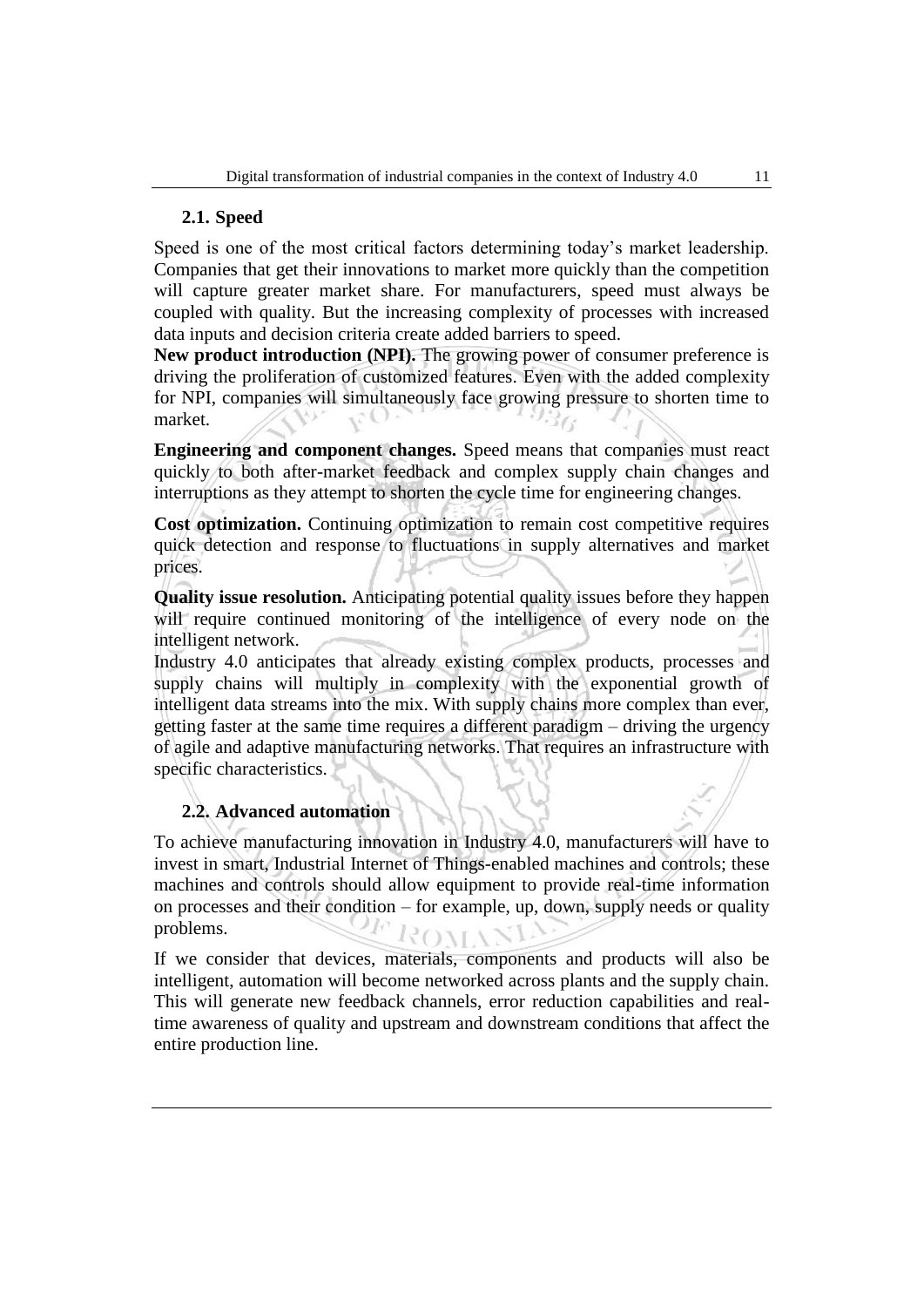This is where the Enterprise Manufacturing Execution System (MES) is still the central core, managing and controlling signals across areas of automation.

Even beyond production, intelligence from these orchestrated automation networks will feed into improvement cycles, engineering changes and the next product lifecycle. It will bridge the gap between engineering and manufacturing – closing the loop across product development and the factory floor.

What is the promise of this new intelligent automation network? With more intelligent processes orchestrated by the Enterprise MES, the leap forward in efficiency feeds production speeds with far fewer resources and at a higher quality.

## **2.3. Connection**

Connection takes on new meaning in Industry 4.0 manufacturing. Connection is required to harness the power of the entire infrastructure's intelligent nature. Even the most brilliant innovations in automation can only deliver a local benefit if it's only operating on an island. In fact, cells of automation that focus on optimizing a local plant or an individual line can actually hurt overall performance if they aren't synchronized with the overall operation – what lies in the realm of the Manufacturing Execution System, or the MES (see in Figure 2 a sample connection).



**Fig. 2.** Sample connection

Maximizing the throughput on a line that feeds a slower operation can generate additional work-in-process inventory. In that case, excellent automation on an island won't increase final production rates; it will actually increase the amount of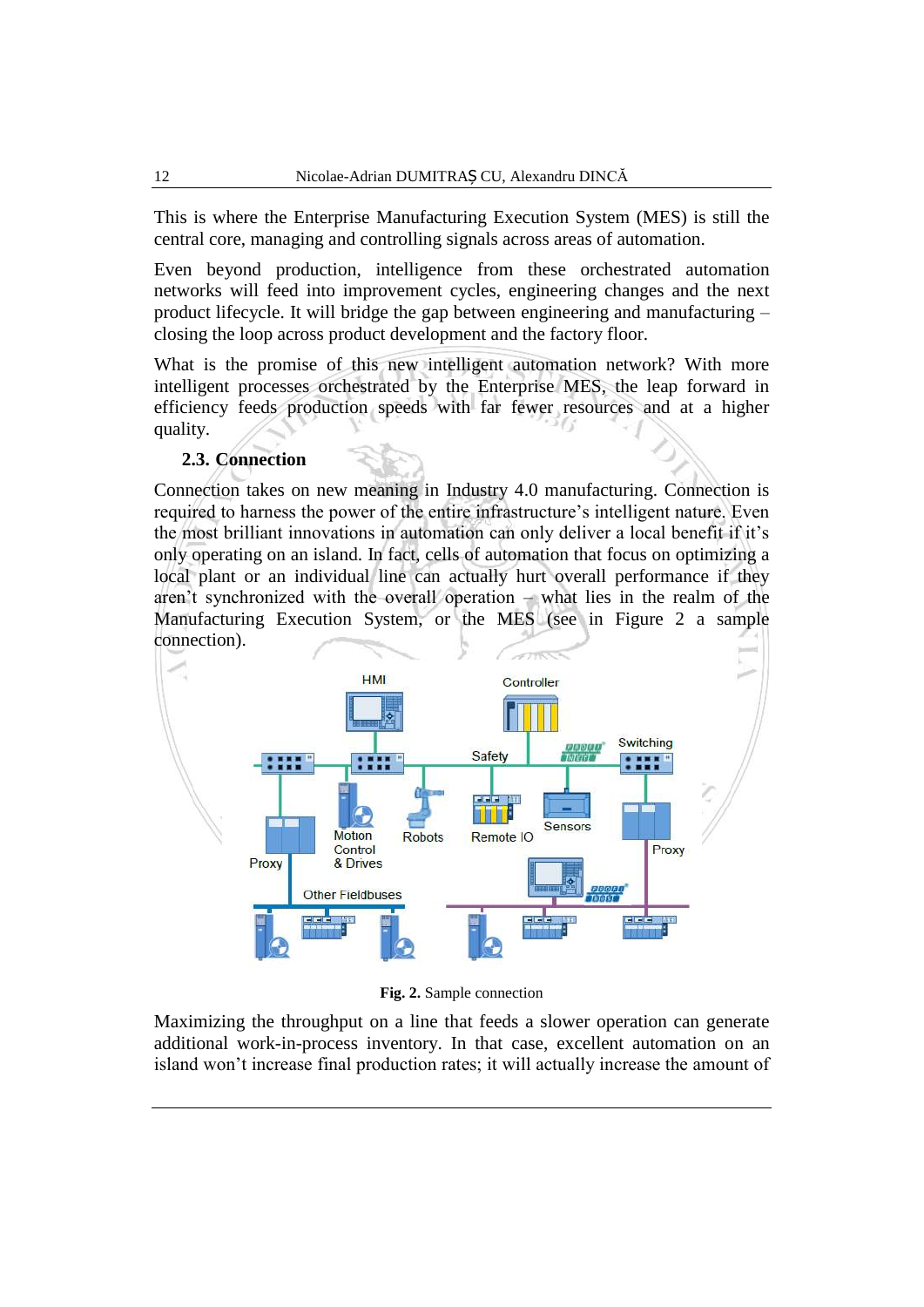capital tied up in inventory, which affects the overall economics of a business and its ability to fund growth initiatives.

## **2.4. Insight**

Speed, advanced automation and connection all have an impact on a manufacturer's ability to compete in Industry 4.0 manufacturing. But companies also need insight to ensure these capabilities will work well together.

We know that data is a huge element of Industry 4.0 manufacturing. We have intelligent machines and automation systems giving us not only their own up/down status, but also information about materials, processes, the throughput performance and maintenance requirements.

We have intelligent products giving us information not only about the working/not working status, but also about how and how much it's being used. We also have nodes of the supply chain that can signal to us whether we should make alternative sourcing decisions. And, we have consumer networks giving us data on their preferences.

## **2.5. Effective action**

Companies must be able to use the intelligence from the networks (from sensors and other hardware equipment) to make the best decision at the earliest possible moment. But also must go beyond using the information to choose the best action: the companies must use this intelligent network to monitor and verify how effective that action is.

It's a responsive feedback loop across many nodes on the network. Is the action producing the desired correction or prevention? What evidence do the company has that the action taken will solve the problem completely? Are there additional actions that need to follow?

The manufacturers that can leverage their new intelligent networks to take the swiftest, most appropriate actions and to verify effectiveness will protect and build their brand in Industry 4.0.

## **2.6. Agility**

Agility anchors every other capability described before. Agility means having the ability to quickly respond to rapid change. Many companies now strive to design, build and deliver products anywhere to enable faster local response with standardized and effective processes. Some companies are moving to local production. Others are closing smaller plants to create highly flexible mega-plants that can build a wider array of products with economies of scale.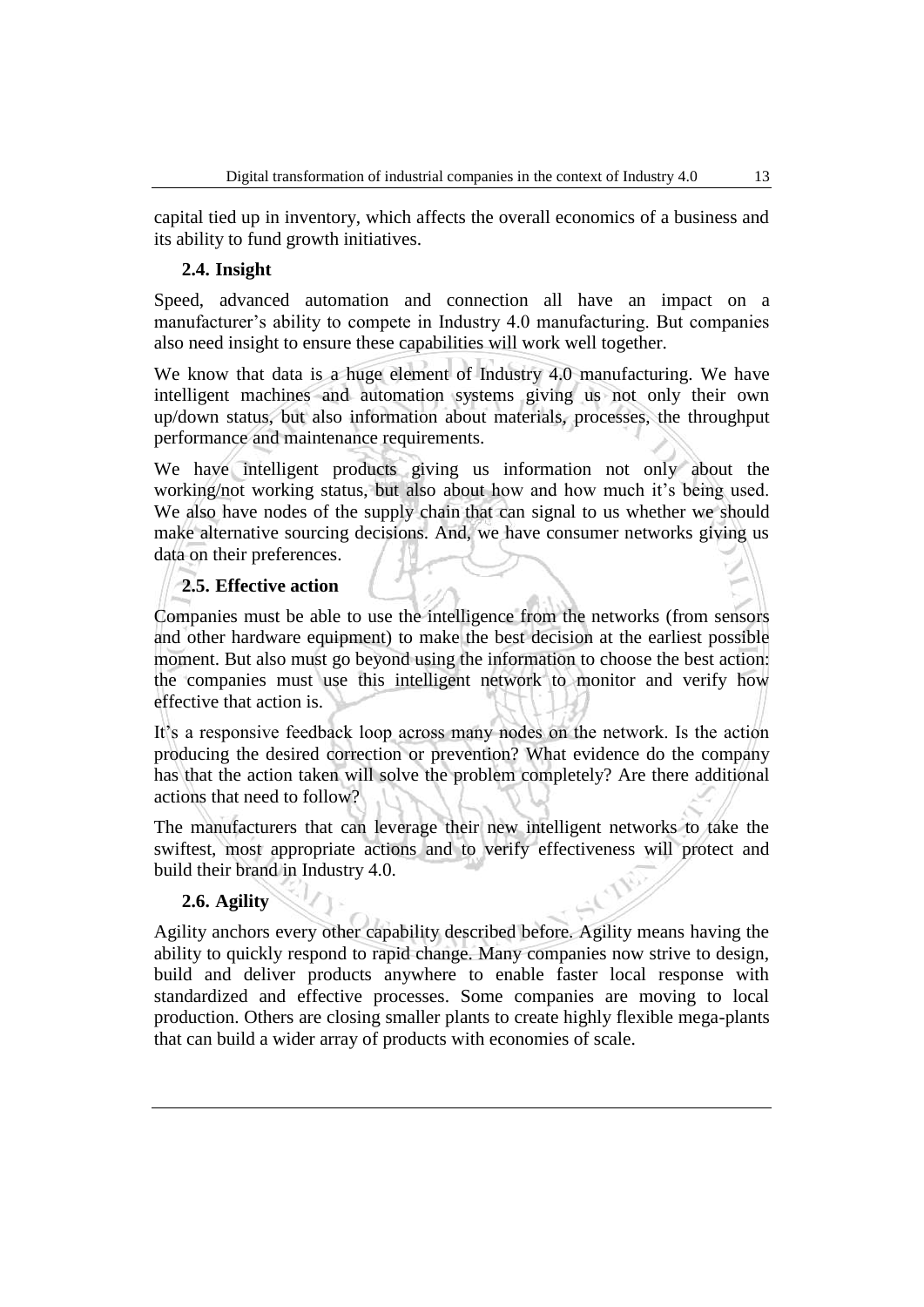Effective action requires not only analytics, but the delivery of information to plant-wide and enterprise-level decision makers, an infrastructure for rapid collaboration and the communication of the action to elicit an immediate networkwide response.

The communication is a networked feedback loop. Information is delivered to the required decision-makers to collaborate on the decision, and the resulting action is expedited back to the entire intelligent network where its effectiveness is confirmed. The agile manufacturer can absorb the action and rapidly reconfigure  $\overline{\text{NDATA}}$  19. for the required action.

Operational agility goes hand-in-hand with innovation delivery. Both must occur to achieve market leadership. The ability for an enterprise to make better decisions more rapidly, and control the rapid response of its operations more swiftly than the competition will be a critical capability in Industry 4.0.

## **3. Software technologies used to digitize the complete manufacturing chain**

There are many software companies which produce software applications for different stages of a product development, but the main issue is how to integrate all the information into one system. Data transfer between systems usually generates lots of errors. Out of the most important companies, like Siemens PLM, Dassault Systems and PTC, only Siemens PLM offers a complete automation solution covering all major Industry 4.0 requirements: the Digital Enterprise Software Suite (see Figure 3).



**Fig. 3.** Digital Enterprise Software Suite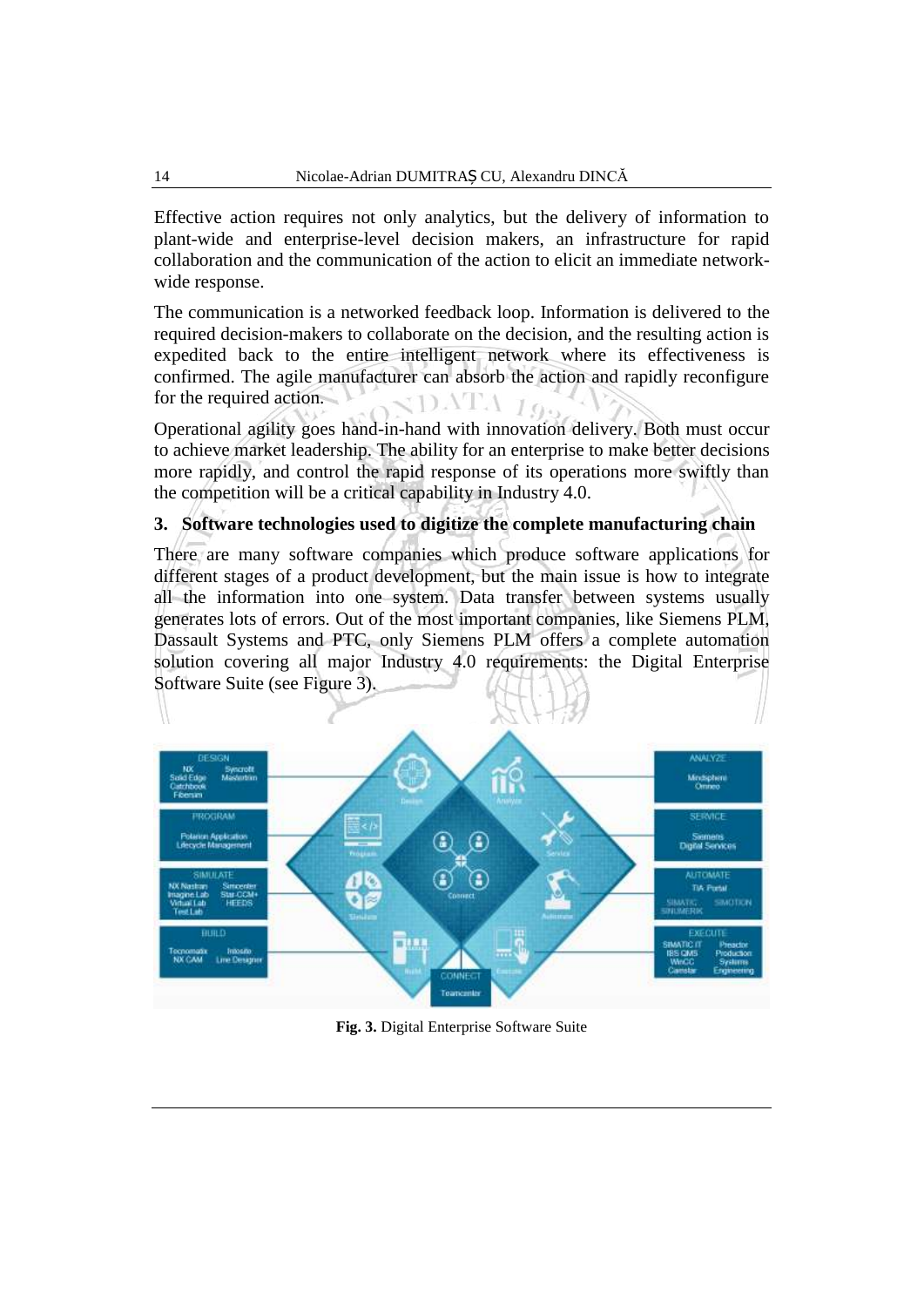## **3.1 Product Lifecycle Management (PLM) applications**

In general, for any product development there are software to digitize the product, production planning and simulation, robots off-line programming. This software is part of Product Lifecycle Management, as we will see described below:

**Design**: Siemens NX, Solid Edge used for mechanical design. Fibersim for unique and complex design and manufacturing methodologies of advanced composite materials. Syncrofit is a family of specialized engineering products for designing and manufacturing complex assemblies and large aerostructures.

**Programme**: Polarion is an application lifecycle management (ALM) enterprise solution. Software is an integrated part of the product development across all industries and ALM enables manufacturers to continuously integrate, verify and validate the growing software content they build into their products. Together with Teamcenter, Polarion is an integral part of the product development process and systems driven product development.

**Simulate**: NX Nastran, Simcenter, Femap

**Build**: Tecnomatix (Robcad, Process Simulate, Plant Simulation), Line Designer, Intosite used to create an virtual environment of a digital factory (see Figure 4).



**Fig. 4.** Digital Factory using all PLM components

The main advantage of using software application to digitize the development and manufacturing planning from Siemens is that all the information is connected by Teamcenter. Also it is possible, using Teamcenter for data management, to exchange data between multiple systems (for example the 3D models designed in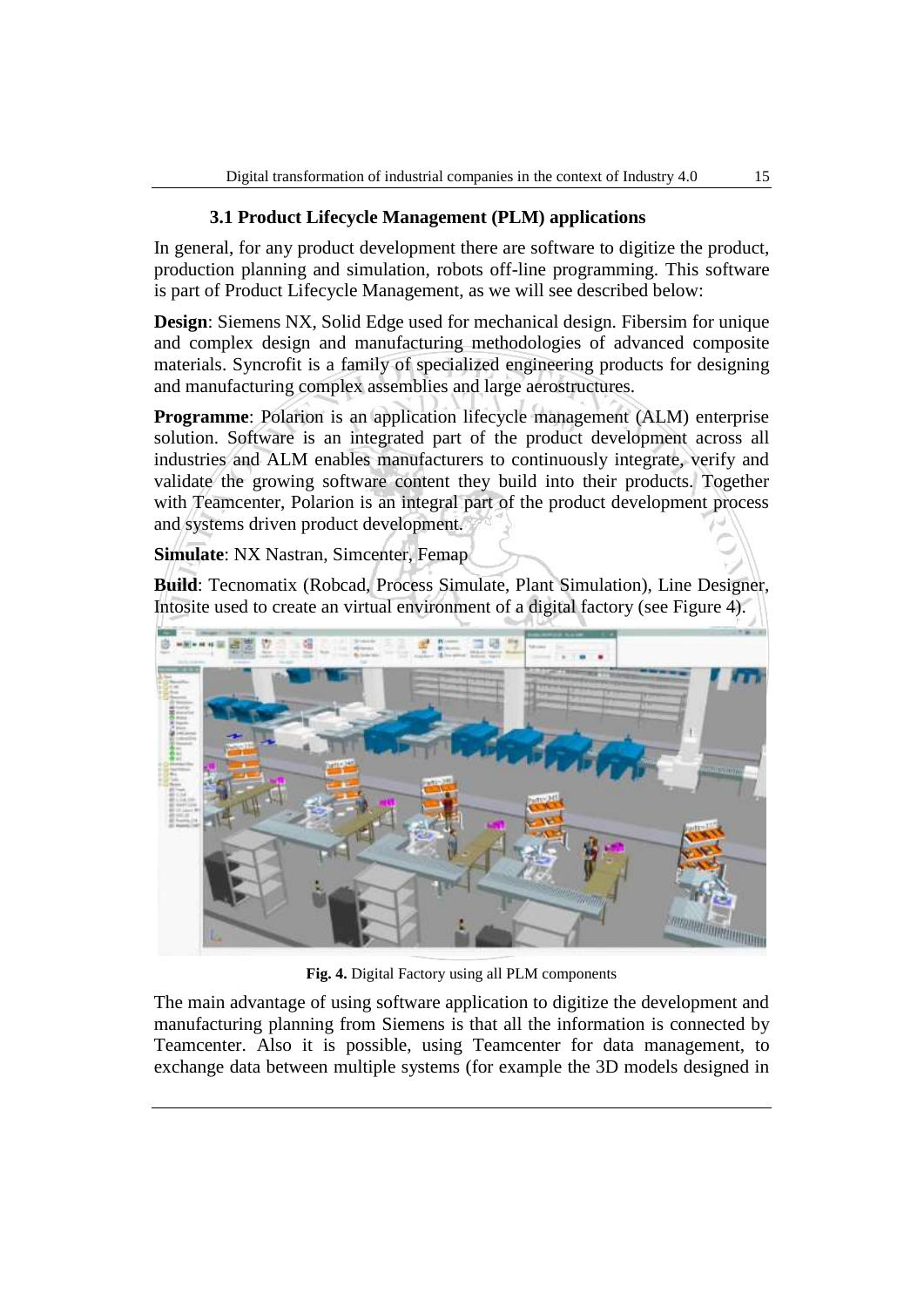NX CAD can be accessed in real time by manufacturing simulation engineers using Process Simulate).

#### **3.2 Manufacturing Operation Management (MOM)**

Usually when production starts the design and manufacturing departments do not have any feedback from what is happening in production with the equipment. Also control engineers have issues to connect PLC (Programmable Logic Controls) to the sensors and signals of mechanical devices. This gap between PLM and MOM can be eliminated by connecting them through the same source of information (Teamcenter). The manufacturing operation management software applications are described below:

Analysis: Mindsphere, Omneo. These two are cloud based applications used to collect data from production through PLC and other hardware equipment and to monitor the production.

Automate: Total Integrated Automation (TIA) Portal (see Figure 5) which can manage all the PLCs from a factory, the postprocessors Sinumerik for CNC machines.



**Fig. 5.** Integrated system

Execution: Simatic IT, IBS QMS, WinCC, Camstar, Preactor are manufacturing execution system (MES) software applications used to monitor production, increase productivity and, in the case of Preactor, to have a predictive maintenance based on BigData collected from production in MindSphere cloud.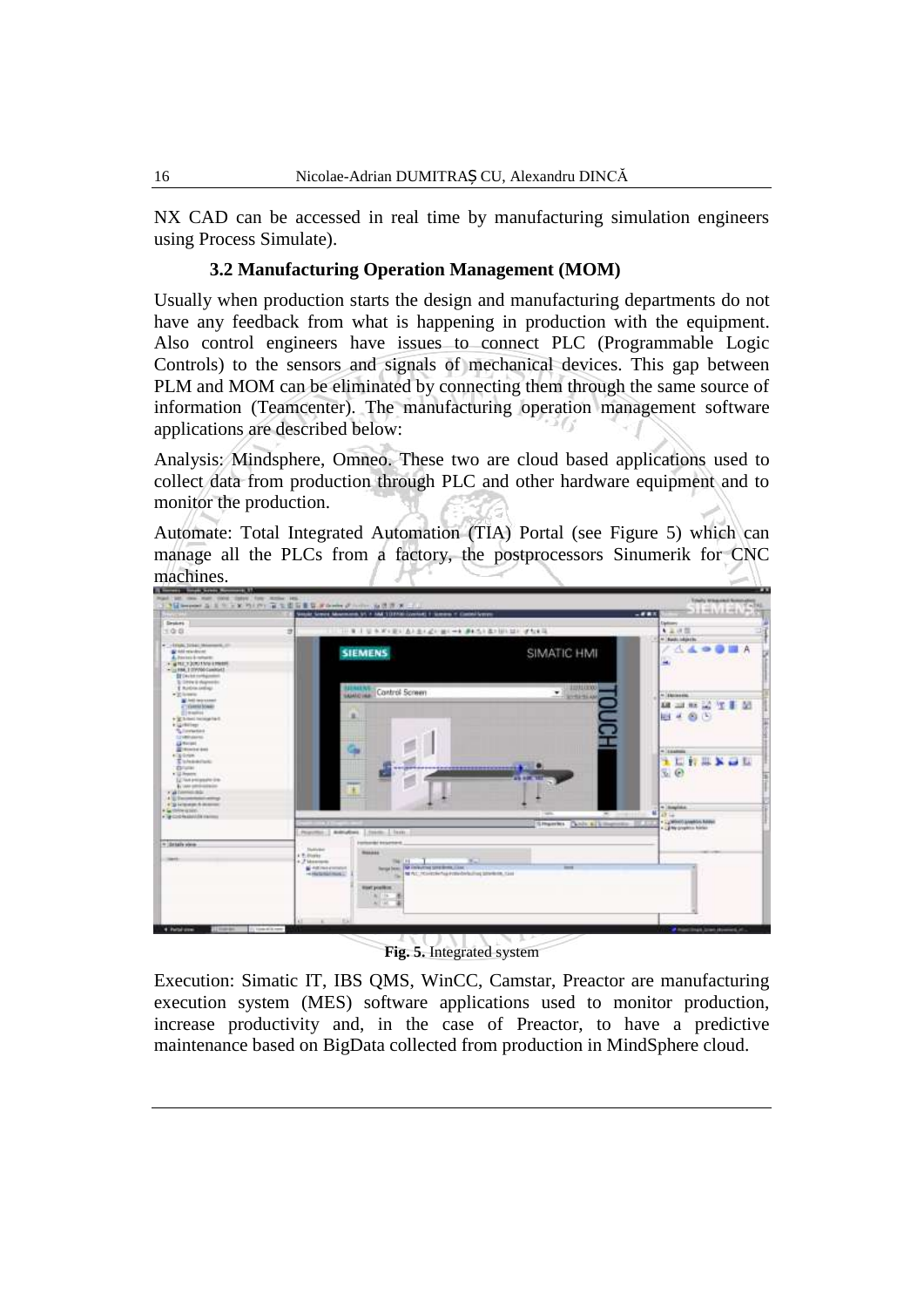If we put together all the software applications from Siemens, from product lifecycle management to manufacturing operation management, we can see how important it is to have all the information in digital form. Without an integrated system of the complete manufacturing value chain digitized, the companies from industry will struggle to develop new personalized products mass produced. Only by changing the way products are made in the context of Industry 4.0 (see Figure 6) the companies will survive.



To get the most out of Industry 4.0 technologies, and to get past square one with a digital business model, companies will have to take a third step: prepare for a digital transformation. Manufacturers should begin today to join the hunt for the best digital talent, and think about how to structure their digital organization. Data management and cybersecurity will be critical problems to solve. Many companies will find that a "two speed" data architecture can help them deploy new technologies at the speed required, while also preserving mission-critical applications.

## **Conclusions**

Digital systems and the steady increase of connectivity among them are transforming the entire industrial production chain. Every machine, every system, and every step of the production process generates vast amounts of data. In order to consolidate, understand, and purposefully use this data, we need intelligent cloud-based systems, open operating system for the Internet of Things. This is how big data is transformed into smart data. As a result, downtimes are reduced, production is boosted, and efficiency is enhanced.